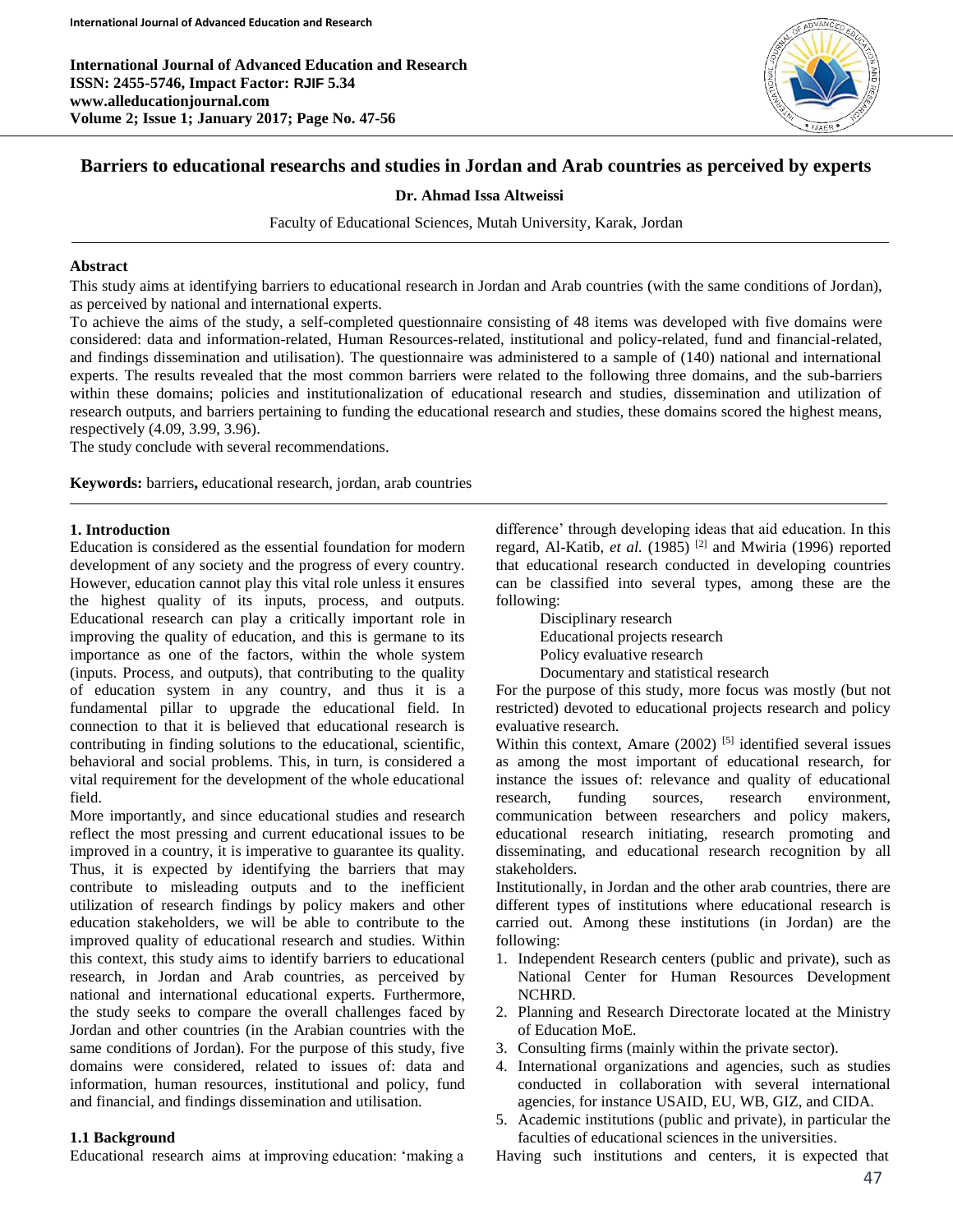investment in carrying out educational research and studies must bring about benefits and returns. Haiyan and Valeria (2013) [9] reported that those benefits and returns are the utilization of the studies' findings for action plans and improvement strategies that will be implemented. Which means that reading about the results of those studies, mainly the evaluations, are essential steps towards utilizing the newly produced information to inform the next round of policy planning and decision making.

In connection to what have been mentioned, it can be emphasized that the development of any country is, by way or another, related to how much it expend on education in general and educational research in particular. According to Abu-Orabi  $(2014)$ <sup>[1]</sup> and Montoya & Chaland (2016), it can be reported that the number of Arab universities expanded from 233 Universities in 2003 to about (500) Universities in 2014. While the number of students rose from about (4,400,000) to about (11) million students in 2014. In link to that Abu Orabi mentioned that among the challenges facing Arab universities is poor scientific research, where the Arab's expenditures on scientific research are about (0.2-0.4%) of the national income GDP, with Morocco tops the league in the Arab states with just (0.7%), whereas it is around (4-6% ) in developed countries, with South Korea-the world leader- with (4.3%), and Israel with an impressive (4.1%). Moreover, the number of researchers per million inhabitants is (450) in the Arab Countries, whereas in the developed countries the number is 5000 per million inhabitants, and globally, there were almost (1083) researchers for every one million people in 2013.

With regards to barriers to research in the Arab world, Abu Orabi enumerated some challenges facing scientific research, among these are the following:

- Low rates of Expenditure on Scientific Research.
- Low outputs of Scientific research (publications and patents).
- Non-compliance with the implementation of a national policy or a clear strategic plan for scientific research.
- Lack of cooperation and coordination among universities as well as lack of exchange of information, experiences, publications and co-research.
- **Disconnection between scientific research and national** sustainable development plans.
- Lack of scientific research activities and its impact on sustainable development.
- Unemployment of research results in economic projects due to weak links between research institutes and production sectors.
- **Lack of specialized centers for scientific research.**

In connection to that, Al Zayyat  $(2013)$ <sup>[4]</sup>, reported that due to the fund shortage to research, in Arab countries, many negatives were imposed, among these are the following:

- 1. The gap between research system and societal and economical needs.
- 2. The decline in the research publishing movement in the arab countries.
- 3. The research operations are ill-equipped with modern network to exchange the research findings.

4. The weaknesses of research applicability.

Aligned with that, Mustafa and Al-Qudah  $(2014)$ <sup>[12]</sup> concluded that, even in the rich Arab countries (such as Gulf States), there is insufficient and/or un-sustained funding for research and researchers, and the fund for educational research have been relatively scarce. Bearing in mind that fund scarcity, in turn, could simply prevent the publishing of research findings. Based upon the aforementioned arguments, and based upon the researcher's direct observations (as researcher, university lecturer, and Vice President of the NCHRD), it was noticed, that there is a loose link between the involved institutions, on one hand, and between the educational researchers and the policy/decision makers, on the other. Moreover, it is been reported that the quality of educational research is constrained by several barriers and challenges. For instance, Haiyan and Valeria (2013)<sup>[9]</sup> conclude that the relevance and usefulness of the NCHRD studies, for instance, demonstrated that there is a social distance between researchers and policy makers in Jordan. This conclusion was reached when the answers of their study questions led, while conducting focus group, to a debate by both stakeholders (policy makers and researchers). One of the quoted statements of participants: "*By some accounts, the outputs of external evaluation studies, including those of NCHRD, have not always been used for new policy development in the Kingdom. This should be considered an essential step in using data to promote strategic and evidencebased policy decision-making at the MoE*" pp (9).

Furthermore, Haiyan and Valeria  $(2013)^{9}$  reported that, under the project of Education Reform for Knowledge Economy ERfKE II (in Jordan), multiple evaluation studies were carried out. The number of stakeholders who read the full report was, on average, smaller than the number who read the executive summaries and/or policy briefs. Such this situation was attributed to the reason that some directorates of education were not directly involved in the studies, thus they do not receive the final versions of the study reports produced by NCHRD. In some instances, organizations may not even be aware that a study was completed and disseminated to the MoE.

Within this context, it can be claimed that there is urgent need to investigate more deeply the barriers that hindering the commitment of politicians, policy makers and researchers in research work in education sector.

# **2. Materials and methods**

# **2.1 Problem Statement and Questions of the Study**

The goal of the study was to gather information that will contribute in identifying the barriers that may contribute to misleading outputs and to the inefficient utilization of research findings by policy makers and other education stakeholders. Specifically, the study has focused on the following questions:

- What are the most challenging barriers to educational research in Jordan and the Arab countries, as perceived by national and international experts.
- Are there statistical significant differences in identifying the barriers to educational research in Jordan and Arab countries, as perceived by national and international experts, that can be attributed to any of the study variables; Expert Nationality(Jordanian/ non-Jordanian), expert gender (Male/Female), and expert experience( less than 10 years/10 years and more).
- Are there statistical significant differences in identifying the barriers to educational research in Jordan and Arab countries, as perceived by national and international experts, that can be attributed to the interactions between or among the study's variables; Expert Nationality(Jordanian/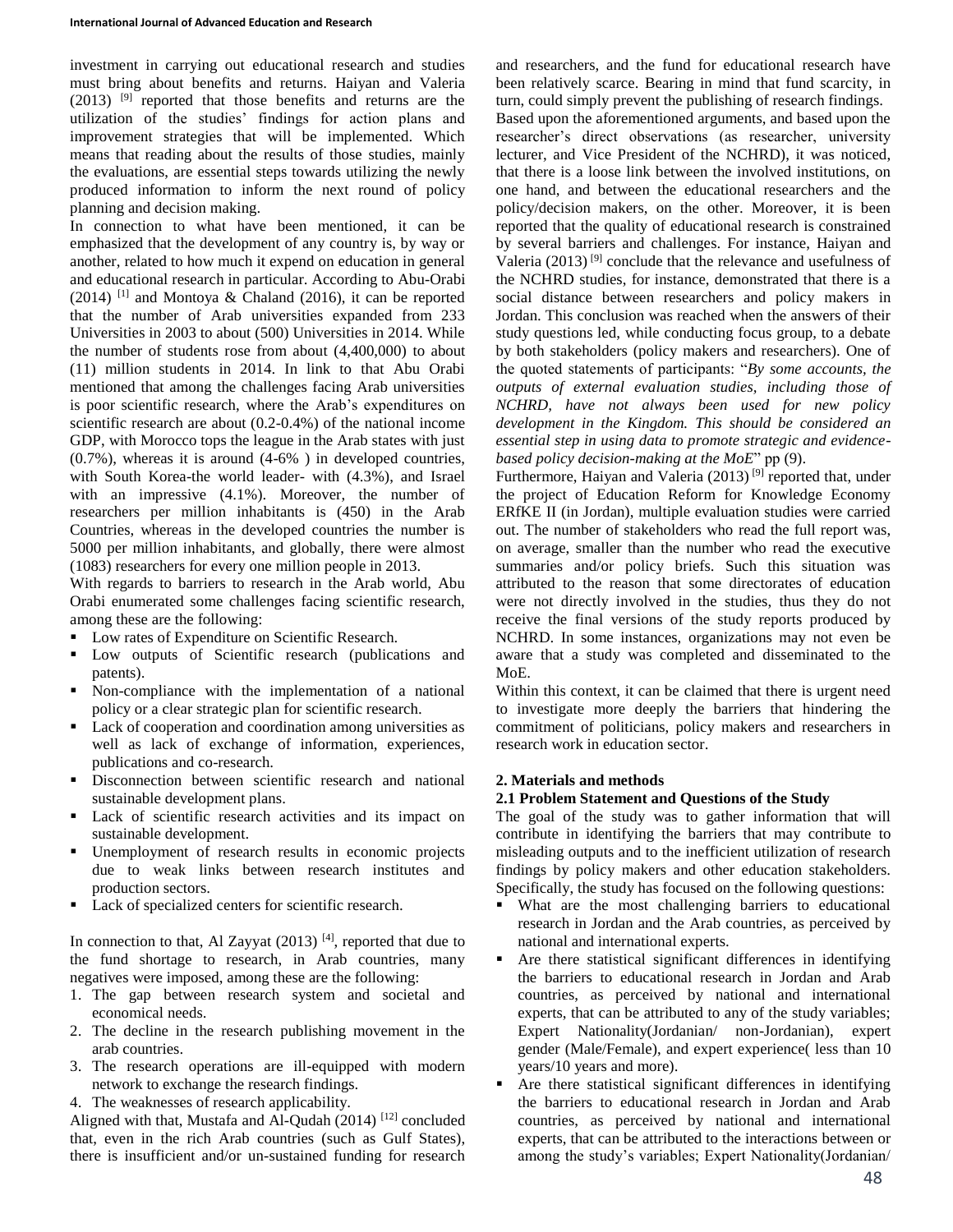non-Jordanian), expert gender (Male/Female), and expert experience( less than 10 years/10 years and more).

# **2.2 Literature review**

The purpose of the literature review is to give an overview of the current context in which this study is situated, thus researcher was keen to consult those studies address similar question(s) or that may offer suggestions for key elements of the study framework. Among these studies are the followings: As-Sulaymani and Al-Jifri (2000) [7] **,** conducted study with the aim to discovering the causes which have prevented educational research findings from being used in the educational development process. The sample consisted of 69 school principals, 56 educational supervisor, and 43 staff members. The main findings were as follows: 1) the causes were assumed in the following order: deficiency in term of capabilities, people involved in the implementation of educational process, decision maker, and the nature of educational research. 2) There was no difference of statistical significance between male and female participants in identifying most of the causes; whereas, there were differences of statistical significance in the domain of techniques employed to serve educational research. The study of Al-Khawaldeh and Magableh  $(2013)$  <sup>[3]</sup> which aimed at identifying the obstacles facing Jordanian teachers in conducting educational research. The study sample consisted of (592) male and female teachers working in the Jordanian schools. A self-completed questionnaire was designed and consisting of (32) items, the validity and reliability of the questionnaire were verified. The followings were the most significant results: 1) among the most encountered obstacles the following were ranked based upon its impact: lack of sufficient funding for educational research, Lack of enough time for conducting the research, inappropriate research environment at the schools, and no opportunity for employing the research outputs. 2) There were statistically significant differences between the means for the obstacles to research facing Jordanian teachers due to gender variable in favor of female teachers and due to type of school in favor of public schools, whereas, there were no statistically significant differences attributed to the years of experience. The study of Al Zayyat (2013)<sup>[4]</sup>, emphasised that among the indicators confirms the absence of educational research philosophy is the absence of partnership among all the involved stakeholders. Moreover, he recognised that among the requirements of the society of knowledge economy is the availability of adequate fund for educational research. And he concluded with raising two critical points; the need to deepening research culture in fragmented society/human resources and, tackling the absence of any systematic communication channels between researchers and decision makers. The study of Mustafa and Al-Qudah (2014)<sup>[12]</sup>, which aimed at investigating the barriers which hinder conducting educational research by Arabic language teachers from their point of view. The research population consisted of all Arabic language teachers in UAE with the total of (2017) teachers, while the sample consisted of (151) male teachers and (149) female teachers. A selfcompleted questionnaire was developed and consisted of (35) items, in addition to an open question to probe suggestions which could alleviate the barriers and develop the teacher competencies in conducting educational research. The findings showed that the identified barriers were ranked and relevant to

the following; human resources and technological problems, academic issues, economical issues, the last was the managerial and administrative. In addition, the findings showed no statistical significant differences that can be attributed to research variables: gender, academic and educational qualifications, and teaching. Finally, the study of Bokmach (2014) <sup>[8]</sup>, which aimed to illustrate the most important obstacles that prevent the employment of scientific research in the service of development in the Arab world which is still suffering from underdevelopment and needs improvement in various fields. The most significant findings were the identification of the following obstacles as the most frequently encountered in the Arab World; a) absence of a clear vision of development; b) absence and lack of goals and strategies of scientific research; c) weak financial funding, d) a gap between research bodies and the surrounding environment, e) weak link of scientific research results to development, f) lack of scientific production; and g) lack of valorization for scientific research results.

## **2.3 Comments and conclusions on the literature review**

In view of the previously mentioned/browsed studies, it can be concluded that in recent years, there has been increase in the body of knowledge in educational research in general. This increase in interest may be attributed to the influence of educational research and studies in reflecting the most pressing and current educational issues to be improved in a country. However, there is a scarcity in the studies that examined the obstacles and barriers to educational research in general, and with special reference to Jordan as developing country, in particular. Which in turn, means there is urgent need to investigate more deeply the challenges and obstacles that hindering the commitment of politicians, policy makers and researchers in research work with special focus to Jordan and nearby Arab countries.

## **2.4 Significance of the study**

It is expected that this study will contribute on the positioning of educational research at the national and international scales. That is through identifying barriers confronting research in education. Moreover, by answering the research question(s), it is expected that the findings of this study will add new knowledge to the existing literature to develop a niche in education research, which led to several subsequent studies.

## **2.5 Definitions of Terms**

Several terms were employed in this paper, which need to be defined operationally, as follow

## **Educational Research**

It can be defined as scientific research that deal with educational problems, through a systematic process to collect data or information, and analyze them with the aim of reaching answers or solutions to questions or problems facing the individuals or institutions in the field of education**.**

## **National Experts**

A person, having, involving, or showing knowledge and skill and aptitude in educational research, in particular those who are working in the; Ministry of Education, the universities, and those who have been witnessed performing, or monitoring, or evaluating skillfully educational research, and thus their views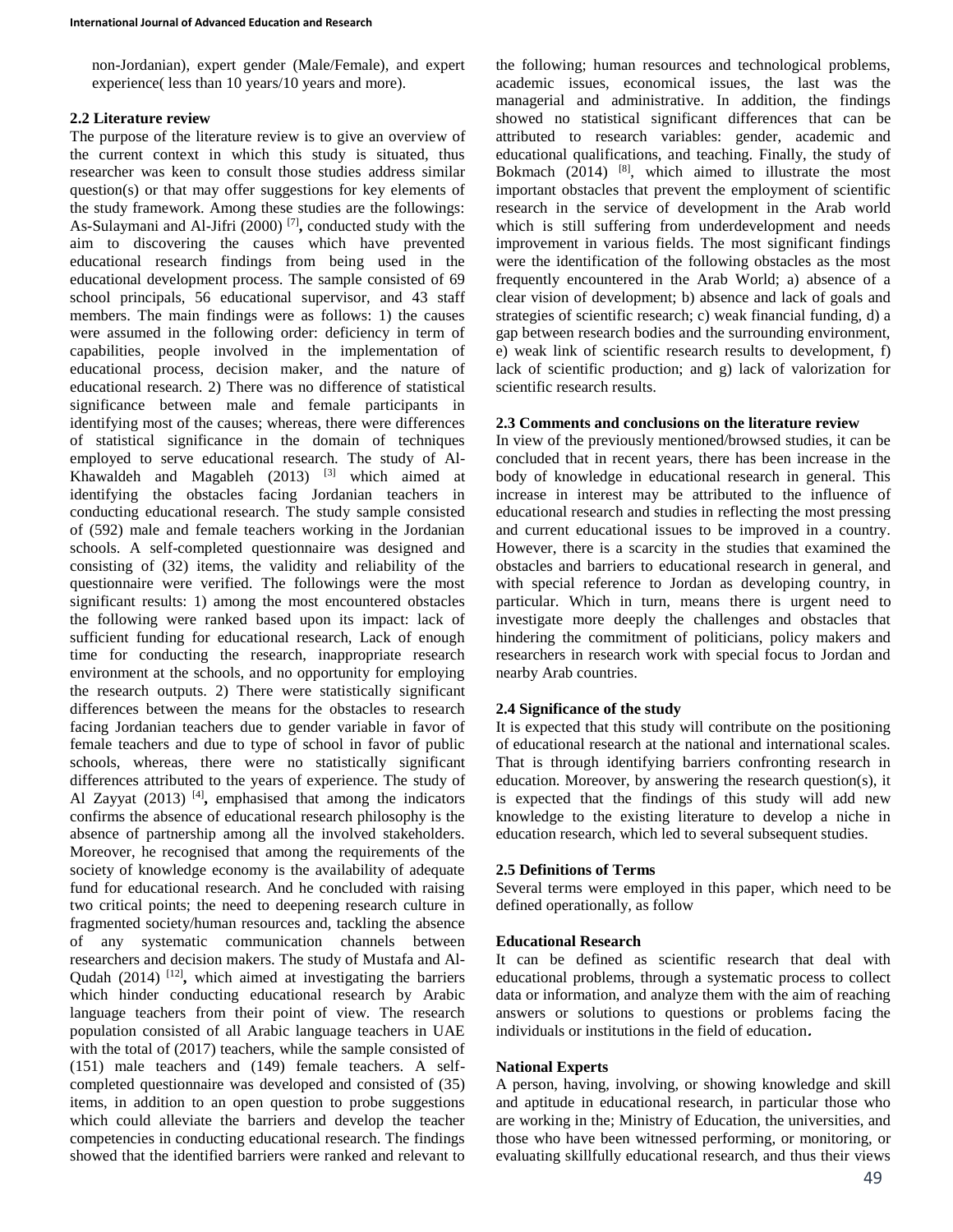are taken as definitive. (Restricted to Jordanians working in Jordanian organization/ institution/ ministry).

## **International Experts**

A person, having, involving, or showing knowledge and skill and aptitude in educational research, in particular those who are member(s) of a highly skilled elite group(such as the international agencies involved in educational projects in developing countries), and those who have been witnessed performing, or monitoring, or evaluating skillfully educational research, and thus their views are taken as definitive. Mainly those of foreign nationality (could be Jordanian but working for international agency such as but not limited to; WB, USAID, CIDA, and GIZ).

# **2.6 Methodology**

# **2.6.1 Population and Sample**

The target population for this study comprises key persons from those involved in educational research, in particular; key officials and policy/decision-makers at the MoE, academic researchers at the national universities, expertise and consultants working (in Jordan and other Arab countries) with the international donor agencies, and those working in the independent research centers in Jordan and accessible Arab countries. The original list comprised 241 individuals. However, only 140 participants answered the questionnaire. The distribution of the sample by study variables are presented in Table 1.

**Table 1:** The sample characteristics

| Variable    |                    | <b>Number</b>      |     |  |  |  |  |
|-------------|--------------------|--------------------|-----|--|--|--|--|
| Experience  | Less than 10 years | More than 10 years | 140 |  |  |  |  |
|             | 59                 |                    |     |  |  |  |  |
|             | Jordanian          | International      |     |  |  |  |  |
| Nationality | 93                 |                    | 140 |  |  |  |  |
| Gender      | Male               | Female             |     |  |  |  |  |
|             | QΟ                 |                    | 140 |  |  |  |  |

# **2.6.2 Instrumentation**

In order to reach the objectives of the study, a self-completed questionnaire was developed and distributed to study targeted sample. The development of the study instruments was based upon conducting a literature review to determine the current status and situation of educational research in Jordan and the Arab countries. The questionnaire consisted of 48 items distributed over five domains.

It is worth noting that the targeted sample were asked to response on a five-point Likert scale with the following descriptors:

| Degree of<br>Agreement  |  | Strongly  Agree   Neutral   Disagree   Disagree |  |
|-------------------------|--|-------------------------------------------------|--|
| <b>Numerical Values</b> |  |                                                 |  |

# **2.6.3 Instrument's Validity and Reliability**

To verify the validity of the instrument, (11) expertise were asked to check content-validity and clarity for all the items in the questionnaire. They have been asked to check the instruments in general, and the items/questions in particular, for accuracy, clarity, comprehensiveness, and applicability. In addition (3) qualified person with vast experience in the field of measurement and evaluation was also asked to validate the items. All (11) content validating specialists found the items to be suitable for the purpose of the study. However, very minor alteration were proposed by measurement and evaluation specialists.

To verify its reliability, the instrument was pilot tested on a group of (25) researchers from the population of the study. The researchers selected for the pilot study were excluded from the sample of the study. An overall reliability alpha coefficient of 0.94 was calculated. Reliability alpha coefficients of the five domains of the questionnaire were as presented on table (2).

**Table 2:** Cronbach-Alpha values for the instrument's domains

| <b>Domain Name</b>                                 | <b>C-Alpha Value</b> |  |  |
|----------------------------------------------------|----------------------|--|--|
| Data and information                               | 0.94                 |  |  |
| <b>Human Resources</b>                             | 0.95                 |  |  |
| Policies and institutionalization of Educational   | 0.91                 |  |  |
| research and studies                               |                      |  |  |
| Dissemination and utilisation of research outputs. | 0.94                 |  |  |
| Funding the educational research and studies.      | 0.93                 |  |  |
| The whole instrument's domains/items               | 0.94                 |  |  |

Participants from international organizations were contacted via e-mail only to request their participation. Participants were given three weeks to fill out the questionnaire, although some of them completed the task in a shorter time. All respondents were informed they would remain anonymous. If a participant did not respond after three weeks, s/he would be contacted via phone and/or e-mail for encouraging him/her to fill the questionnaire and send it to the author email. If there was no response after the third attempt, which is after two months, the participant would be considered to have dropped out. All collected data was entered into a computer database and carefully validated and cleaned for analysis.

# **3. Results of the study and Discussions**

**3.1 Results related to the study's first question,** regarding the most challenging barriers to educational research in Jordan and the Arab countries, as perceived by national and international experts, table (3) represent the descriptive analysis for the five main domains of the barriers scale. As mentioned before, these domains includes (48) items; measured the experts' perceptions.

The results revealed that the overall mean score for all items was (3.92), which indicating, generally, that educational research and studies are encountering real barriers, which, in turn requiring urgent action plan(s)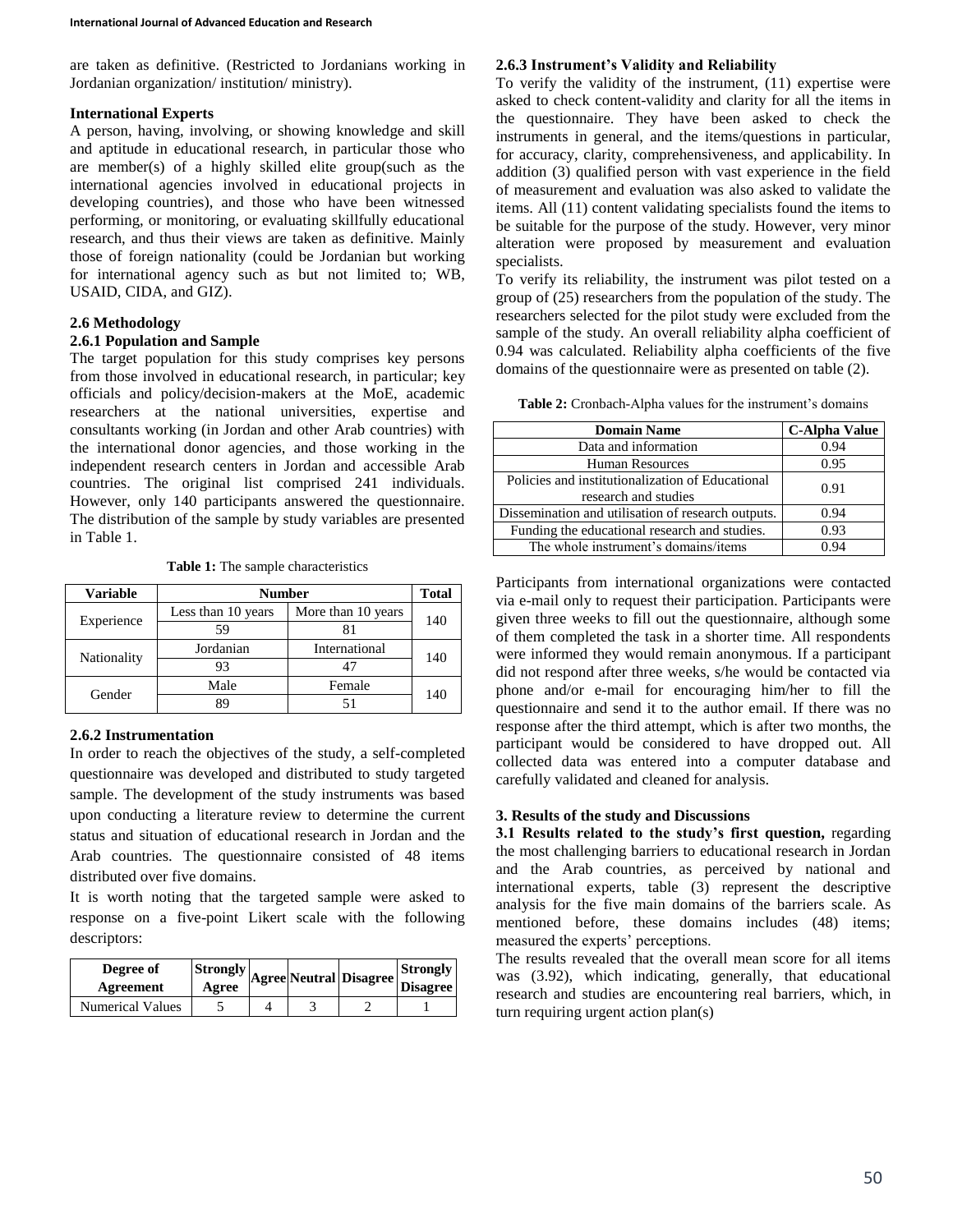|    |                                                                                                             | <b>Total</b>      |           | <b>Arab Countries</b> |           | Jordan   |           |      |
|----|-------------------------------------------------------------------------------------------------------------|-------------------|-----------|-----------------------|-----------|----------|-----------|------|
|    | Domain                                                                                                      |                   | $N = 140$ | $N=56$                |           | $N = 84$ |           | Rank |
|    |                                                                                                             | M                 | <b>SD</b> | M                     | <b>SD</b> | M        | <b>SD</b> |      |
|    | Barriers Pertaining to Data and Information.                                                                | 3.71              | .719      | 3.87                  | .743      | 3.61     | .687      |      |
| 2. | Barriers Pertaining to Human Resources<br>3.74                                                              |                   | .596      | 3.83                  | .540      | 3.67     | .624      |      |
|    | 3. Barriers Pertaining to Policies and Institutionalization of Educational Research and Studies 4.09 [.621] |                   |           | 4.16                  | .590      | 4.05     | .639      |      |
| 4. | Barriers Pertaining to Dissemination and Utilization of Research Outputs                                    | 3.99 .861         |           | 4.01                  | .587      | 3.97     | 1.00      |      |
| 5. | Barriers Pertaining to Funding the Educational Research and Studies                                         |                   | 3.96 .779 | 4.01                  | .710      | 3.93     | .825      |      |
|    | Total                                                                                                       | 3.92 <sub>1</sub> | .552      | 3.99                  | .51       | 3.88     | .563      |      |

**Table 3:** Mean scores and standard deviations for domains of barriers

to invest adequately in the educational researches.

The identified barriers were ranked respectively and relevant to the following; policies and institutionalization of educational research and studies, dissemination and utilization of research outputs, funding the educational research and studies, human resources, and data and information. Generally speaking this result aligns with the findings of several recent studies, such as; Al Zayyat  $(2013)$ <sup>[4]</sup>, and Bokmach  $(2014)$ <sup>[8]</sup>.

Moreover this result, although it revealed that all the barriers domains are in need to be tackled, however, the priority should be urgently paid to all these barriers with mean score above the overall mean score for all items; which was (3.92). Thus, the domains of barriers which falls into the level of urgency are respectively, barriers pertaining to the following domains: policies and institutionalization of educational research and studies, with score mean of (4.09**)**; dissemination and utilization of research outputs with score mean of (3.99**)**; and funding the educational research and studies, with score mean of (3.96**)**.

Actually, such aforementioned results suggests the importance to building bridges between researchers and policy makers, making research findings and works available and accessible to decision makers, making more opportunities and resources available to researchers, and by developing platform for dialogue between research and development. More importantly, these results raised a number of common issues that can be considered and dealt with as barriers to educational research in Arab world as a whole, and in Jordan in particular. Seeking solutions for such these barriers might open the door to deal with the common barriers by identifying the priorities within each domain. More interestingly, and within the Jordanian context the economic problem will involve more than injections of funds. Her, institutionalization of educational research and studies and dissemination and utilization of research outputs are of great importance and require more discussions by all the stakeholders by developing platform for dialogue in this regard. Furthermore, it is worth noting that these findings are almost aligned with the findings of the studies of: As-Sulaymani and Al-Jifri (2000) [7] , Al-Khawaldeh and Magableh  $(2013)$ <sup>[3]</sup>, and Mustafa and Al-Qudah  $(2014)$ <sup>[12]</sup>.

## **More specifically, the means of the meant items were distributed over the instrument's domains as following: i) Findings Related to the Barriers Pertaining to Data and Information**

This section of the survey instrument asked participants to rate their level of agreement relevant to the presence of (8) barriers pertaining to economic factors. The results related to this category of challenges are presented in Table 4, which in turn presents the mean scores and standard deviation of experts' perceptions of the items within the domain of Data and Information.

|       |                                                                                            |      | <b>Total</b>           |      | <b>Arab Countries</b>                 |             | Jordan                   |
|-------|--------------------------------------------------------------------------------------------|------|------------------------|------|---------------------------------------|-------------|--------------------------|
| S. No | <b>Items of the First Domain:</b><br><b>Barriers Pertaining to Data and Information</b>    |      | Std.<br>Mean Deviation |      | Std.<br>~~ Mean  <sub>Deviation</sub> | <b>Mean</b> | Std.<br><b>Deviation</b> |
|       |                                                                                            | 3.71 | .719                   | 3.87 | .743                                  | 3.61        | .687                     |
| 1.    | Absence of accurate data bases.                                                            | 3.78 | 1.194                  | 4.02 | 1.104                                 | 3.62        | 1.231                    |
| 2.    | The size of available data is insufficient.                                                | 3.51 | 1.208                  | 3.77 | 1.236                                 | 3.33        | 1.165                    |
| 3.    | Data are not rapidly processed.                                                            | 3.68 | 1.127                  | 3.88 | 1.126                                 | 3.51        | 1.103                    |
| 4.    | Data are not accurately collected.                                                         | 3.59 | 1.099                  | 3.84 | 1.005                                 | 3.43        | 1.133                    |
| 5.    | Absence of technical analyses of raw data.                                                 | 3.36 | 1.074                  | 3.52 | 1.062                                 | 3.26        | 1.077                    |
| 6.    | Weak or limited demand for information from planners, policy makers,<br>and practitioners. | 4.29 | .859                   | 4.34 | .880                                  | 4.25        | .848                     |
| 7.    | Most key stakeholders have no access to the printed research and studies.                  | 3.56 | 1.271                  | 3.73 | 1.272                                 | 3.45        | 1.265                    |
| 8.    | Weak demand for the results of educational research                                        | 3.98 | 1.153                  | 3.93 | 1.237                                 | 4.05        | 1.097                    |

**Table 4:** Mean scores and standard deviations for domain of Barriers Pertaining to Data and Information

This domain, Barriers Pertaining to Data and Information, occupied the fifth rank**.** It includes the following barriers that need (generally and within Jordan context) to be tackled urgently: weak or limited demand for information from planners, policy makers, and practitioners; and weak demand for the results of educational research. Although the same barriers are in need to be tackled within the Arab context, however there are additional barriers germane to absence of accurate data bases. These findings are almost aligned with the findings of the studies of: Al-Khawaldeh and Magableh (2013)  $[3]$ , Bokmach (2014)  $[8]$ , which in turn affirmed that the aforementioned barriers are repeatedly revealed in several studies, and this in turn confirmed the necessity to tackle them urgently. That is through taking full advantage of findings from these studies, and this in may allow educational decision makers and educators to understand both their efficiency and effectiveness in interpreting these findings into policy options.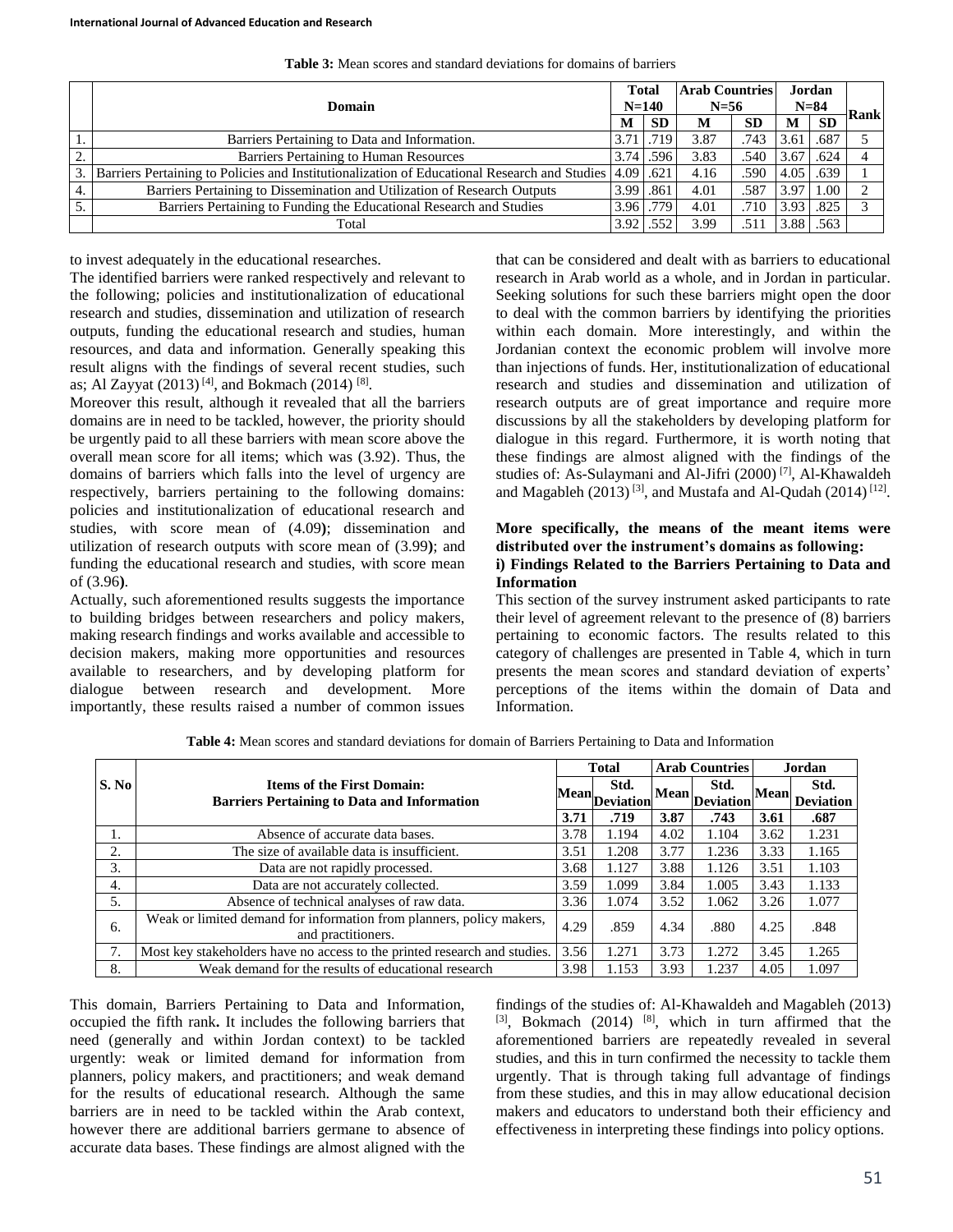# **ii) Findings and Discussions Related to the Barriers Pertaining to Human Resources**

This section of the survey instrument asked participants to rate

their level of agreement relevant to the presence of (10) barriers pertaining to economic factors. The results related to this category of barriers are presented in Table 5.

| Table 5: Mean and standard deviations for domain of Barriers Pertaining to Human Resources |  |  |  |  |  |  |  |
|--------------------------------------------------------------------------------------------|--|--|--|--|--|--|--|
|--------------------------------------------------------------------------------------------|--|--|--|--|--|--|--|

|                      |                                                                                                                |      | <b>Total</b>             |      | <b>Arab Countries</b>    | Jordan |                          |
|----------------------|----------------------------------------------------------------------------------------------------------------|------|--------------------------|------|--------------------------|--------|--------------------------|
| S.<br>N <sub>0</sub> | <b>Items of the Second Domain:</b><br>Mean<br><b>Barriers Pertaining to Human Resources</b>                    |      | Std.<br><b>Deviation</b> | Mean | Std.<br><b>Deviation</b> | Mean   | Std.<br><b>Deviation</b> |
|                      |                                                                                                                | 3.74 | .596                     | 3.83 | .540                     | 3.67   | .624                     |
| 1.                   | The general inappropriate awareness on the importance of educational<br>research for the future generations    | 4.01 | 1.056                    | 4.07 | .951                     | 3.96   | 1.124                    |
| 2.                   | Insufficient international technical assistance support to human resources.                                    | 3.26 | 1.148                    | 3.32 | 1.162                    | 3.23   | 1.144                    |
| $\overline{3}$ .     | Researchers are often vulnerable to conflicting demands made by different<br>agencies overtime.                | 3.42 | .787                     | 3.46 | .785                     | 3.39   | .792                     |
| $\overline{4}$ .     | Researchers are seldom consulted in the process of identifying research<br>projects and allocating resources   | 3.49 | .978                     | 3.66 | .978                     | 3.37   | .967                     |
| 5.                   | Lack of skilled researchers.                                                                                   | 3.52 | 1.109                    | 3.79 | 1.107                    | 3.35   | 1.081                    |
| 6.                   | Researchers have inadequate training.                                                                          | 3.62 | 1.069                    | 3.59 | 1.108                    | 3.64   | 1.049                    |
| 7.                   | Absence of networking between researchers and institution in the same<br>country to discuss technical issues.  | 4.09 | .978                     | 3.96 | 1.044                    | 4.17   | .929                     |
| 8.                   | Relying on international consultant and thus providing little support to<br>national researchers.              | 3.84 | 1.154                    | 4.13 | 1.046                    | 3.64   | 1.189                    |
| 9.                   | Absence of transparent consultation with a broad range of stakeholders<br>partners in educational development. | 4.08 | .945                     | 4.20 | .883                     | 4.00   | .982                     |
| 10.                  | Weakness of communication among researchers themselves.                                                        | 4.08 | .997                     | 4.20 | .999                     | 4.00   | .994                     |

This domain, Barriers Pertaining to Human Resources, occupied the fourth rank;**.** Which includes the following barriers that, (generally and within Jordan context) need to be tackled urgently: absence of networking between researchers and institution in the same country to discuss technical research issues, absence of transparent consultation with a broad range of stakeholders partners in educational development; and weakness of communication among researchers themselves, and the general inappropriate awareness on the importance of educational research for the future generations issue. Although the same barriers are considered within the Arab context, however, there are additional barriers related to relying on the international consultant, which minimize the opportunity of supporting the national expertise that might be coupled with the absence of national vision for how to tackle the barriers. Additional explanation of these findings are germane to the concerns of the position of educational research which often given low priority on national agendas.

These findings are almost aligned with the findings of the studies of: Al Zayyat  $(2013)$ <sup>[4]</sup>, and Bokmach  $(2014)$ <sup>[8]</sup>.

## **iii) Findings and Discussion Related to the Barriers Pertaining to Policies and Institutionalization of Educational Research and Studies**

This section of the survey instrument asked participants to rate their level of agreement relevant to the presence of (11) barriers pertaining to economic factors. The results related to this category of barriers are presented in Table 6.

**Table 6:** Mean scores and standard deviations for domain of Barriers Pertaining to Policies and Institutionalization of Educational Research and Studies

|                      |                                                                                                                                                  |             | Total                   |      | <b>Arab Countries</b>   | Jordan |                         |
|----------------------|--------------------------------------------------------------------------------------------------------------------------------------------------|-------------|-------------------------|------|-------------------------|--------|-------------------------|
| S.<br>N <sub>0</sub> | <b>Items of the Third Domain:</b><br>Barriers Pertaining to Policies and Institutionalization of Educational<br><b>Research and Studies</b>      | <b>Mean</b> | St.<br><b>Deviation</b> | Mean | St.<br><b>Deviation</b> | Mean   | St.<br><b>Deviation</b> |
|                      |                                                                                                                                                  | 4.09        | .621                    | 4.16 | .590                    | 4.05   | .639                    |
|                      | Insufficient political support.                                                                                                                  | 4.24        | .897                    | 4.36 | .773                    | 4.26   | .903                    |
| 2.                   | Political instability (frequent staff turnover and changes in educational leadership).                                                           | 4.21        | 1.007                   | 4.05 | 1.102                   | 4.31   | .931                    |
| 3.                   | Difficulty in establishing educational research priorities (Educational studies and<br>research are not on national priority lists and agendas). | 3.98        | 1.021                   | 4.02 | .963                    | 3.95   | 1.063                   |
| 4.                   | Policy making is seldom based on national educational research.                                                                                  | 4.07        | 1.008                   | 4.04 | 1.078                   | 4.10   | .965                    |
| 5.                   | There is no clear overall research strategy in education.                                                                                        | 4.36        | .712                    | 4.41 | .654                    | 4.33   | .750                    |
| 6.                   | Lack of viable research units/centers to support the educational system.                                                                         | 3.88        | .971                    | 3.95 | 1.086                   | 3.83   | .889                    |
| 7.                   | Ineffective visibility and utility of research to policy–makers and practioners.                                                                 | 4.10        | .859                    | 4.29 | .731                    | 3.98   | .918                    |
| 8.                   | Managerial bureaucracy practices.                                                                                                                | 4.21        | .896                    | 4.29 | .780                    | 4.26   | .876                    |
| 9.                   | The environment for educational research has stagnated or deteriorated in the last<br>decades.                                                   | 3.79        | .985                    | 3.91 | .996                    | 3.71   | .976                    |
| 10                   | Absence of support to foster the innovative research on problems of education.                                                                   | 4.13        | .776                    | 4.23 | .809                    | 4.06   | .750                    |
| 11.                  | The policy makers' practices do not reinforce linkages between them and<br>researchers in education.                                             | 4.35        | .739                    | 4.32 | .741                    | 4.35   | .739                    |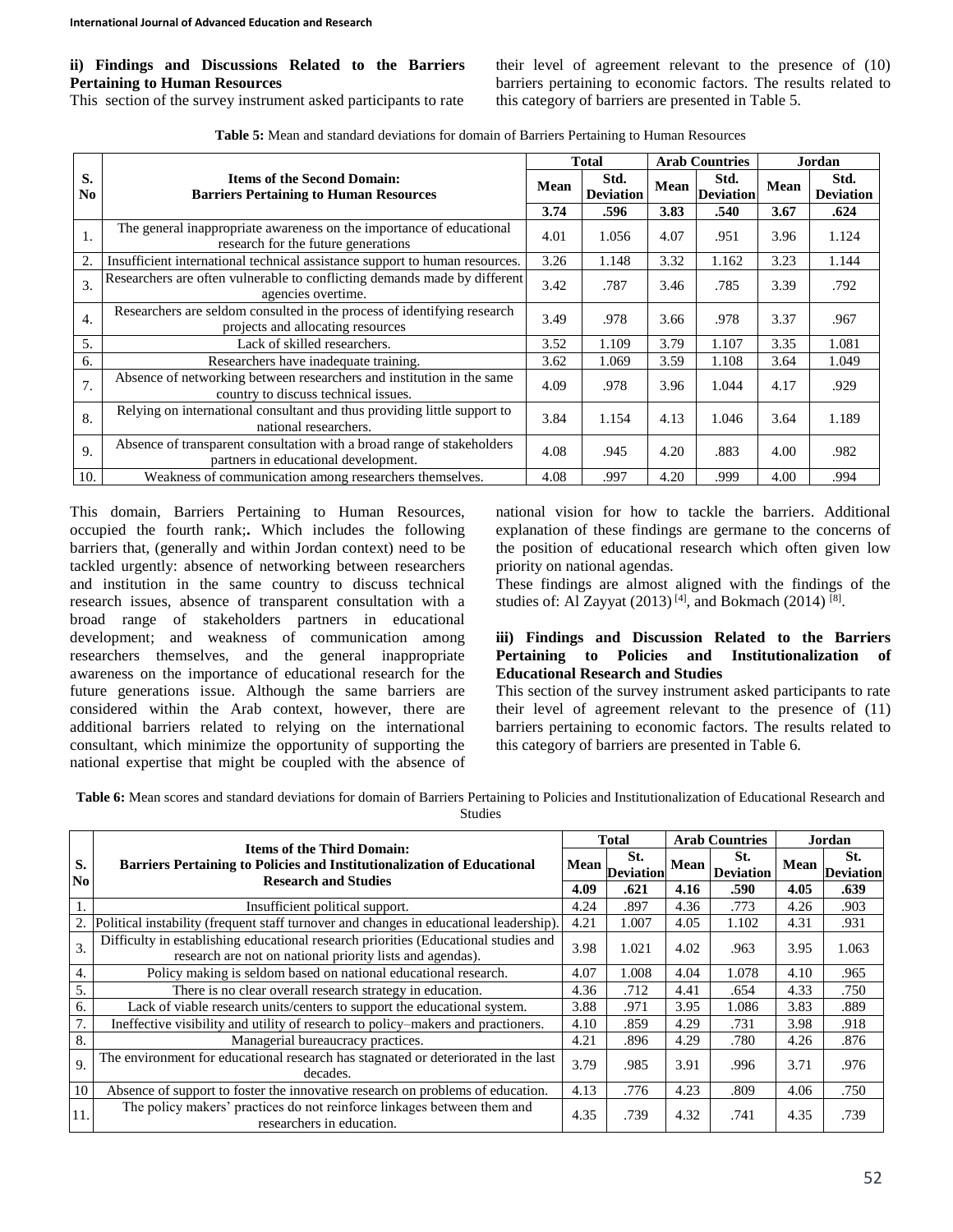This domain, Barriers Pertaining to Policies and Institutionalization of Educational Research and Studies, occupied the first rank; Which includes the following barriers that (generally and within Jordan context) need to be tackled urgently: the policy makers' practices do not reinforce linkages between them and researchers in education; there is no clear overall research strategy in education; insufficient political support; political instability (frequent staff turnover and changes in educational leadership); absence of support to foster the innovative research on problems of education; managerial bureaucracy practices; policy making is seldom based on national educational research; ineffective visibility and utility of research to policy–makers and practioners; and difficulty in establishing educational research priorities (Educational studies and research are not on national priority lists and agendas), whereas, within the Arab context, all the items, within this domain are considered as barriers to be urgently tackled. As a reflections of the aforementioned findings, it can

be claimed that educational research suffering from scattered and isolated efforts to raise its priority as a development need, and thus, the status of research institutionalization re-emerging as important aspect of educational research development. In Addition, this may allow decision makers and educators to review the effectiveness and the efficiency of their policies and practices germane to educational researches and studies. These results are aligned with the results of the studies of Al Zayyat  $(2-13)$  and Bokmach  $(2014)$ <sup>[8]</sup>.

# **iv) Findings and Discussions Related to the Barriers Pertaining to Dissemination and Utilization of Research Outputs**

This section of the survey instrument asked participants to rate their level of agreement relevant to the presence of (10) *barriers pertaining to Dissemination and Utilization of Research Outputs*. The results related to this category of barriers are presented in Table (7).

**Table 7:** Mean scores and standard deviations for domain of Barriers Pertaining to Dissemination and Utilization of Research Outputs

| S.  | <b>Items of the Fourth Domain</b>                                                                                  | <b>Total</b> |       | Arab<br><b>Countries</b> |       | Jordan          |       |
|-----|--------------------------------------------------------------------------------------------------------------------|--------------|-------|--------------------------|-------|-----------------|-------|
| No  | <b>Barriers Pertaining to Dissemination and Utilization of Research Outputs</b>                                    | Mean         | S.D   | Mean                     | S.D   | <b>Mean S.D</b> |       |
|     |                                                                                                                    | 3.99         | .861  | 4.01                     | .587  | 3.97            | 1.00  |
|     | The absence of a "research culture" prevents research findings from being appreciated and utilized.                | 4.28         | .945  | 4.12                     | .063  | 4.38            | .849  |
|     | Language barriers hinder the national understanding of research written in foreign language.                       | 4.34         | 5.860 | 3.77                     | .144  | 4.37            | .750  |
| 3.  | Serious language barriers hinder the exchange of research information with international community.                | 3.45         | 1.213 | 3.59                     | 1.304 | 3.36            | 1.147 |
| 4.  | Research finding are not always published in accessible form.                                                      | 3.87         | .896  | 3.96                     | .785  | 3.81            | .963  |
| 5.  | In-efficient use and development of educational research.                                                          | 4.02         | .754  | 4.00                     | .714  | 4.04            | .783  |
| 6.  | The results of educational research and studies are not widely disseminated to relevant education<br>stakeholders. | 4.23         | .851  | 4.34                     | .745  | 4.26            | .851  |
| 7.  | Educational research have longstanding barriers to effective utilization of research findings.                     | 3.89         | .911  | 3.86                     | .980  | 3.92            | .867  |
| 8.  | Inadequate utilization of the studies' results for policy decisions or improving quality                           | 4.30         | .895  | 4.39                     | .705  | 4.24            | .001  |
| 9.  | The deterioration of educational system in many countries.                                                         | 3.99         | .978  | 4.20                     | 1.001 | 3.87            | .915  |
| 10. | Inappropriate presentation of the available research results.                                                      | 3.93         | .942  | 4.00                     | .079  | 3.88            | .842  |

This domain, Barriers Pertaining to Dissemination and Utilization of Research Outputs, occupied the second rank. Which includes the following barriers that (generally and within Jordan context) need to be tackled urgently: language barriers hinder the national understanding of research written in foreign language; inadequate utilization of the studies' results for policy decisions or improving quality of education; the absence of a "research culture" prevents research findings from being appreciated and utilized; the results of educational research and studies are not widely disseminated to relevant education stakeholders; in-efficient use and development of educational research; the deterioration of educational system in many countries; and inappropriate presentation of the available research results. Whereas, within the Arab context, all the items, within this domain are considered as barriers to be urgently tackled except items number: 31, 32, and 36. These results, in some of its aspects, are aligned with the results of the studies of: Alkhawaldeh and Maqableh (2013) and Bokmach  $(2014)$ <sup>[8]</sup>. In particular, most of the interpretations of the results germane to this domain's findings for polices purposes affirmed the necessity to have proper dissemination for results of these researches or studies, and direct utilization for the recommendations of these researches in improving the quality of education.

Once again the concern of the position of educational research arising, which in turn prevents research findings from being appreciated and efficiently utilized, and such this situation may require suggestion of strategies to improve the status and utilization of educational research.

**v) Findings and Discussions Related to the Barriers Pertaining to Funding to Educational Research and Studies** This section of the survey instrument asked participants to rate their level of agreement relevant to the presence of (9) *barriers pertaining to Funding to Educational Research and Studies*. The results related to this category of barriers are presented in Table (8).

This domain, Barriers Pertaining to Funding the Educational Research and Studies, occupied the third rank; which includes the following barriers that that (generally and within Jordan context) need to be tackled urgently: *the practices of the Ministries of education (bureaucracy) does not help bridges the gap between funding agencies and research committees in Jordan/Arab countries; unstable mechanisms for funding research; absence of clear involvement of the involved governmental institutions/Ministries to inject the appropriate funds and multiplication of research projects; insufficient and/or un sustained funding, and; the limited possibilities for the private sector to finance educational research*. Additionally, within the Arab context, all the items, within this domain are considered as barriers to be urgently tackled except items number: 40, 43, and 47. The explanation of these findings affirmed that the fund for educational research have been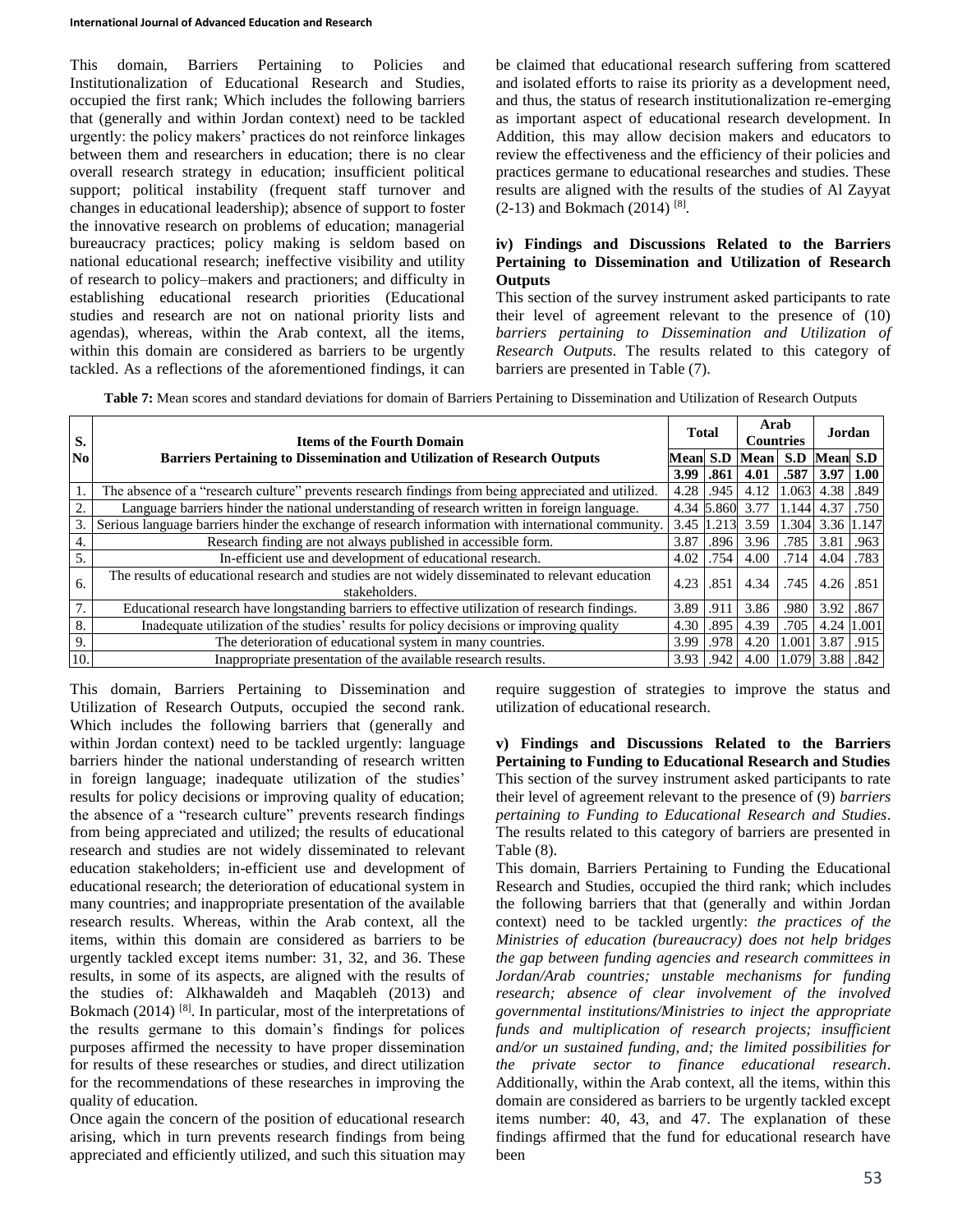| Table 8: Mean scores and standard deviations for domain of Barriers Pertaining to Funding to Educational Research and Studies |
|-------------------------------------------------------------------------------------------------------------------------------|
|-------------------------------------------------------------------------------------------------------------------------------|

|          |                                                                                                                                                                                    |      | <b>Total</b>            | Arab<br><b>Countries</b> |                        | Jordan |                      |
|----------|------------------------------------------------------------------------------------------------------------------------------------------------------------------------------------|------|-------------------------|--------------------------|------------------------|--------|----------------------|
| S.<br>No | <b>Items of the Fifth Domain:</b><br><b>Barriers Pertaining to Funding to Educational Research and Studies</b>                                                                     | Mean | St.<br><b>Deviation</b> |                          | St.<br>mMeanDeviation" |        | St.<br>MeanDeviation |
|          |                                                                                                                                                                                    | 3.96 | .779                    | 4.01                     | .710                   | 3.93   | .825                 |
| 1.       | Funds for educational research have been relatively scarce.                                                                                                                        | 3.91 | .963                    | 3.89                     | .923                   | 3.91   | .993                 |
| 2.       | Unstable mechanisms for funding research.                                                                                                                                          | 4.11 | .919                    | 3.98                     | .924                   | 4.19   | .911                 |
| 3.       | Absence of clear involvement of the involved governmental institutions/Ministries to<br>inject the appropriate funds and multiplication of research projects.                      |      | .854                    | 4.04                     | .762                   | 4.10   | .913                 |
| 4.       | Insufficient and/or un sustained funding                                                                                                                                           | 3.97 | 1.017                   | 3.86                     | 1.103                  | 4.05   | .956                 |
| 5.       | The practices of the Ministries of education (bureaucracy) does not help bridges the<br>gap between funding agencies and research committees in Jordan/Arab countries.             | 4.29 | .902                    | 4.37                     | .752                   | 4.24   | .989                 |
| 6.       | Absence of financial for the researchers                                                                                                                                           | 3.87 | 1.002                   | 4.05                     | .883                   | 3.75   | 1.063                |
| 7.       | The limited possibilities for the private sector to finance educational research.                                                                                                  | 3.94 | 1.081                   | 4.02                     | 1.036                  | 3.88   | 1.113                |
| 8.       | Suffering from an accumulation of problems of finance.                                                                                                                             | 3.78 | .982                    | 3.86                     | .999                   | 3.73   | .974                 |
| 9.       | The general deterioration of academic infrastructure (adequate staff, physical and<br>technical facilities) at the universities, research institutions and Ministries of Education | 3.91 | 1.060                   | 4.11                     | 1.039                  | 3.80   | 1.062                |

longstanding barriers to educational research, which have not been tackled, and it is the time for tackling it. Having said that, it is worth suggesting that Jordan and Arab countries are required to map out a road for cooperation between themselves and the international financing bodies or donors or agencies. These results, in some of its aspects, are aligned with the results of the studies of: Alkhawaldeh and Maqableh (2013). Al Zayyat  $(2013)$ <sup>[4]</sup> and, Bokmach  $(2014)$ <sup>[8]</sup>.

**3.2 Results related to the study's second question, related to "Are** there statistical significant differences in identifying the barriers to educational research in Jordan and Arab countries, as perceived by national and international experts, that can be attributed to any of the study variables; *Expert Nationality (Jordanian/ non-Jordanian), expert gender (Male/Female), and expert experience (less than 10 years/10 years and more).*

To answer this question(s)**,** the t-test was employed to determine statistically significant differences attributed to any of the study's variables based on the responses of the participants. The t-test was utilized to compare the level of perceived barriers due to the study's variables; Gender, Experience, and Nationality on the total barriers of the scale. Findings of the t-test, as shown in Table 9, revealed that there is significant

| <b>Variable</b> | <b>Details</b>     | N   | Mean | <b>SD</b> | df | <b>Mean Square</b> | F      | <b>Sig</b> |
|-----------------|--------------------|-----|------|-----------|----|--------------------|--------|------------|
| Gender          | Female             | 51  | 4.00 | .455      |    | 1.401              | 5.685  | 0.019      |
|                 | Male               | 89  | 3.88 | .587      |    |                    |        |            |
| Experience      | Less than 10 years | 59  | 4.09 | .516      |    | 0.117              | 0.473  | 0.493      |
|                 | 10 Years or above  | 81  | 3.81 | .539      |    |                    |        |            |
| Nationality     | Jordanian          | 93  | 4.07 | .519      |    | 2.957              | 11.957 | 0.001      |
|                 | international      | 47  | 3.65 | 512       |    |                    |        |            |
| Total           |                    | 140 | 3.92 | 552       |    |                    |        |            |

**Table 9:** T-Test Results of expertise Perceptions of Barriers Due to the variables of Gender, Experience, and Nationality

statistical difference at the 0.05 level attributed to the variables of gender and nationality, and, respectively, in favor female expertise, and of the Jordanian expertise. This result is aligned with the findings of Khawaldeh & Magableh  $(2013)$ <sup>[3]</sup>, whereas, the results of this question are contradicted to findings of As-Sulyman & AlJefrei (2014). The explanation of this contradiction is related to the differences of the population of the two studies.

**3.3 Results related to the study's third question, related to** "Are there statistical significant differences in identifying the barriers to educational research in Jordan and Arab countries, as perceived by national and international experts**,** *that can be attributed to the interactions between or among the study's variables*; Expert Nationality(Jordanian/ non-Jordanian), expert gender (Male/Female), and expert experience( less than 10 years/10 years and more). The ANOVA-test was utilized to find out if there are any interactions between or among the study's variables.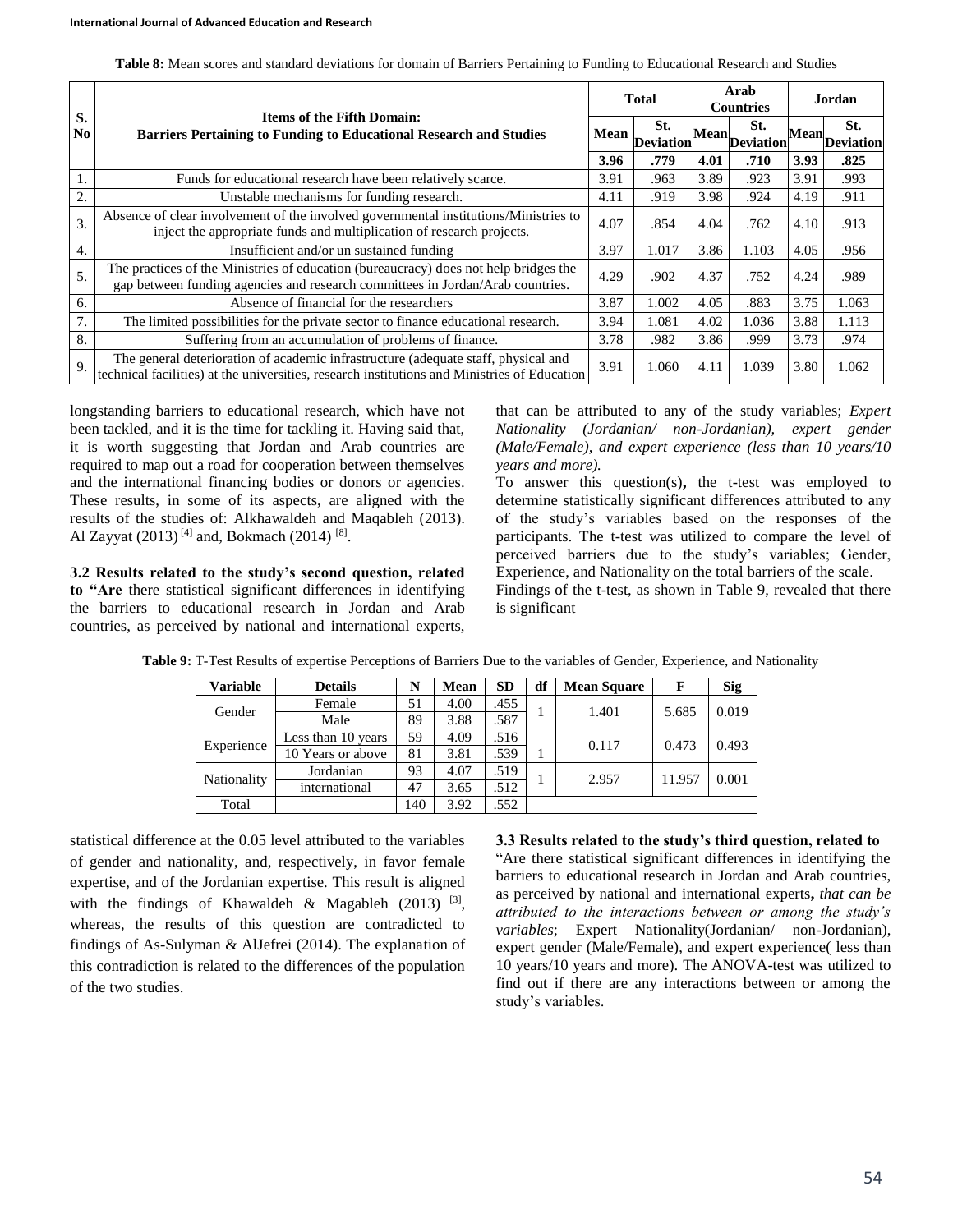| Table 10: ANOVA for the Expertise Perceptions on the Barriers due to the Several Variables and the Interaction Between and Among Them |  |  |
|---------------------------------------------------------------------------------------------------------------------------------------|--|--|
|                                                                                                                                       |  |  |

| Source                            | <b>Type III Sum of Squares</b> | df  | <b>Mean Square</b> | F        | Sig. |
|-----------------------------------|--------------------------------|-----|--------------------|----------|------|
| Corrected Model                   | 9.027 <sup>a</sup>             | 7   | 1.290              | 5.095    | .000 |
| Intercept                         | 1129.452                       |     | 1129.452           | 4462.514 | .000 |
| Gender                            | 1.345                          |     | 1.345              | 5.315    | .023 |
| Nationality                       | 3.084                          |     | 3.084              | 12.184   | .001 |
| Experience                        | .134                           |     | .134               | .531     | .467 |
| Gender * Nationality              | 2.405                          |     | 2.405              | 9.503    | .002 |
| Gender * Experience               | 1.154                          |     | 1.154              | 4.560    | .035 |
| Nationality * Experience          | .229                           |     | .229               | .905     | .343 |
| Gender * Nationality * Experience | .685                           |     | .685               | 2.708    | .102 |
| Error                             | 33.409                         | 132 | .253               |          |      |
| Total                             | 2204.422                       | 140 |                    |          |      |
| <b>Corrected Total</b>            | 42.436                         | 139 |                    |          |      |

a. R Squared = .213 (Adjusted R Squared = .171)

Findings of the ANOVA-test, as shown in Table 10, revealed that there are an interaction, with statistical significance, between the variables of gender and nationality, and between the variables of gender and experience. These results explain that the effect of each variable in not independent, but the variables are effecting each other.

## **4. Conclusion and Recommendations**

Despite the reveled barriers, it can be noted that there are some positive indicators that can be recorded among these are; the sense of barriers urgency are less in Jordan than it is in the Arab world; the sense of barriers urgency are less pertaining to data and information availability, sufficiency, and accurate technical analysis. Equally important, there is a need for increasing awareness and changing attitudes about research importance for the policy makers. Moreover, it can be concluded that the state of educational research in Jordan and the Arab countries is influenced by many interrelated barriers, in respectively; Barriers Pertaining to Policies and Institutionalization of Educational Research and Studies, Barriers Pertaining to Dissemination and Utilization of Research Outputs, Barriers Pertaining to Funding the Educational Research and Studies, Barriers Pertaining to Human Resources, Barriers Pertaining to Data and Information.

However, the recommendations for further action on educational research issues is urgent need.

Among the findings-based recommendations the following are suggested

- 1. It is necessary to utilize systematic and creative ways to understand the importance of educational research and to arrive at strategies for enhancing its policies and institutionalization within both; the Jordanian and the Arabian context.
- 2. Jordan and Arab countries are urgently required to create ways to strengthening the dissemination and the utilization of the research outputs more efficiently and effectively. For instance, but not limited, publishing, training seminars, and sometimes utilizing practiceoriented, and teaching-related research findings.
- 3. A well-considered plan of actions must be established, to guarantee closer collaboration and coordination between the educational research community and government policy makers in light of the importance of educational researches and studies in dimensions of international and national development.
- 4. Enormous barriers can be tackled through tackling the barrier of sustainable funding for the educational researches and studies that is through closer cooperation and collaboration with the international granting agencies, in particular with special focus on the educational sector.
- 5. Governmental platform should be established to contribute in increasing the awareness or establishing the culture of reading studies' reports, to guarantee maximizing the efficiency of benefiting from the policy options that these studies may come out with.

# **5. References**

- 1. Abu-Orabi, Sultan T. Scientific research and higher education in the Arab World. Presentation delivered at the Association of Arab Universities. 2014.
- 2. Al-Katib A, Abu Farah W, Abu Samaha K. Perspective of Educational Research and Evaluation. Almustaqbal for publication and distribution. 1985.
- 3. Al-Khawaldeh, Taiseer M, Magableh, Atef Y. Obstacles Facing Jordanian Teachers in Conducting Educational Research. Journal of Educational and Psychological Sciences. 2013; 14(1):71-100.
- 4. Al Zayyat, Fathi M. Impact of education expenditure on cognitive determination of sustainable development: the status of Arab countries according to the international indices. Journal of Educational and Psychological Sciences. 2013; 14(4):13-67.
- 5. Amare Asgedom. The State of Educational Research in Sub Saharan Africa. IICBA Newsletter. 2002; 4(2):2-6.
- 6. Arfah Aziz *et al.* Strengthening Educational Research in Developing Countries. Report of A Seminar Held at the Royal Swedish Academy of Sciences, Stockholm, 12-14 September 1991. International Institute for educational Planning, UNESCO and Institute of International Education, Stockholm University. 1991.
- 7. As-Sulaymani, Mohammad, Al-Jifri, Abdul-Rahim. Dissociation Factors Hidden Between educational research Findings and Educational development Process. Journal of Educational, Socials, and Humanities Sciences. 2000; 2(12):58-78.
- 8. Bokmach, Lali. Impediments to Employ Scientific Research in the Development of the Arab World. Journal of academy for Social and Humanities Studies. 2014; 1:3- 9.
- 9. Haiyan Hua, Valeria, Rocha. Relevance and Utilization of NCHRD's ERfKE II Studies *Baseline Study*: Stakeholders